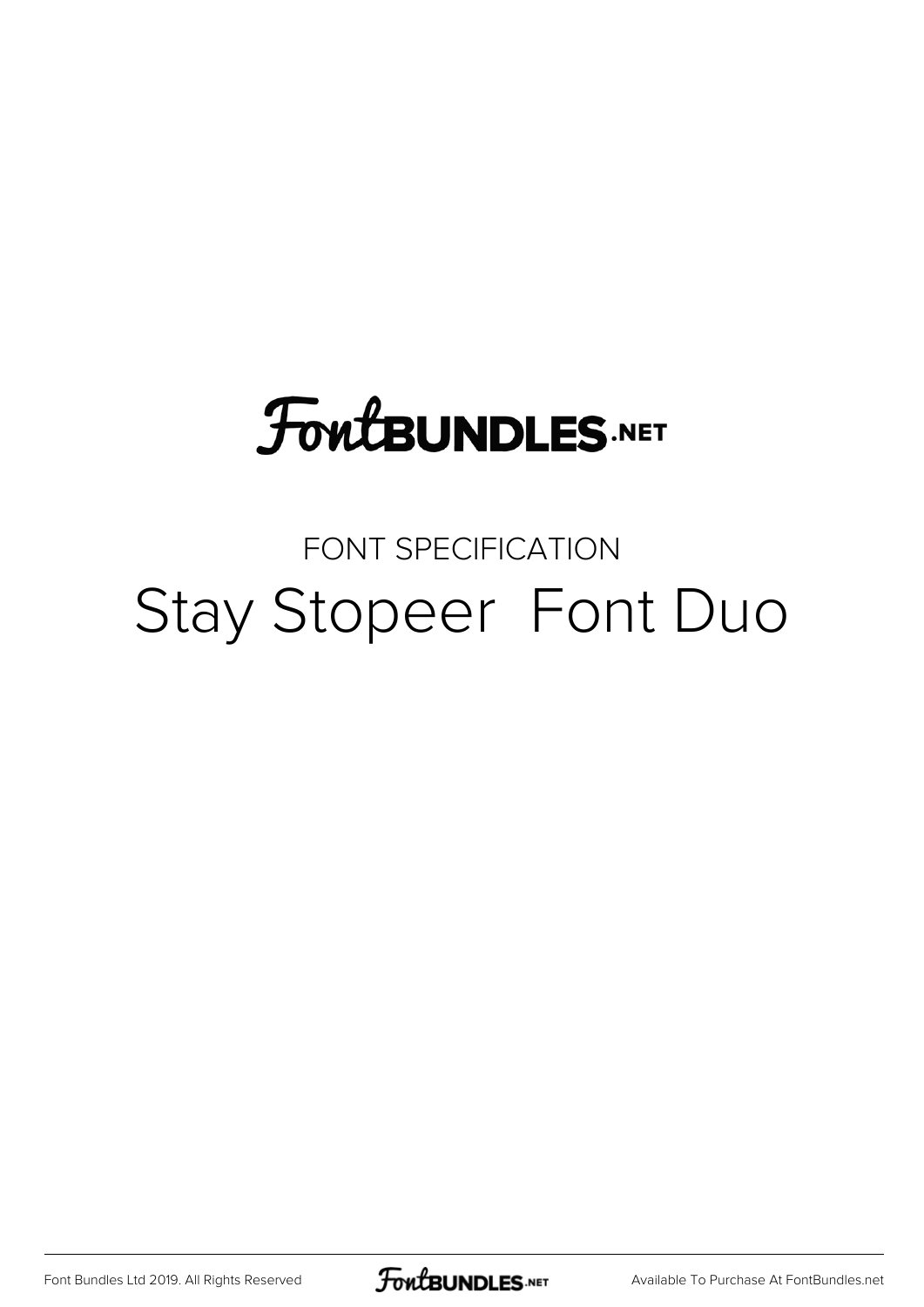### Stay Stopeer Serif - Regular

**Uppercase Characters** 

### ABCDEFGHIJKLMNOPQ **RSTUVWXYZ**

Lowercase Characters

## abcdefghijklmnopgrst uvwxyz

**Numbers** 

### 0123456789

**Punctuation and Symbols** 

### $!$  " # \$ % & ' ( ) \* + : ;  $\langle$  = > ? [ \ ] \_ { | } i  $c E Y C \otimes t 1/4 1/2 3/4$

All Other Glyphs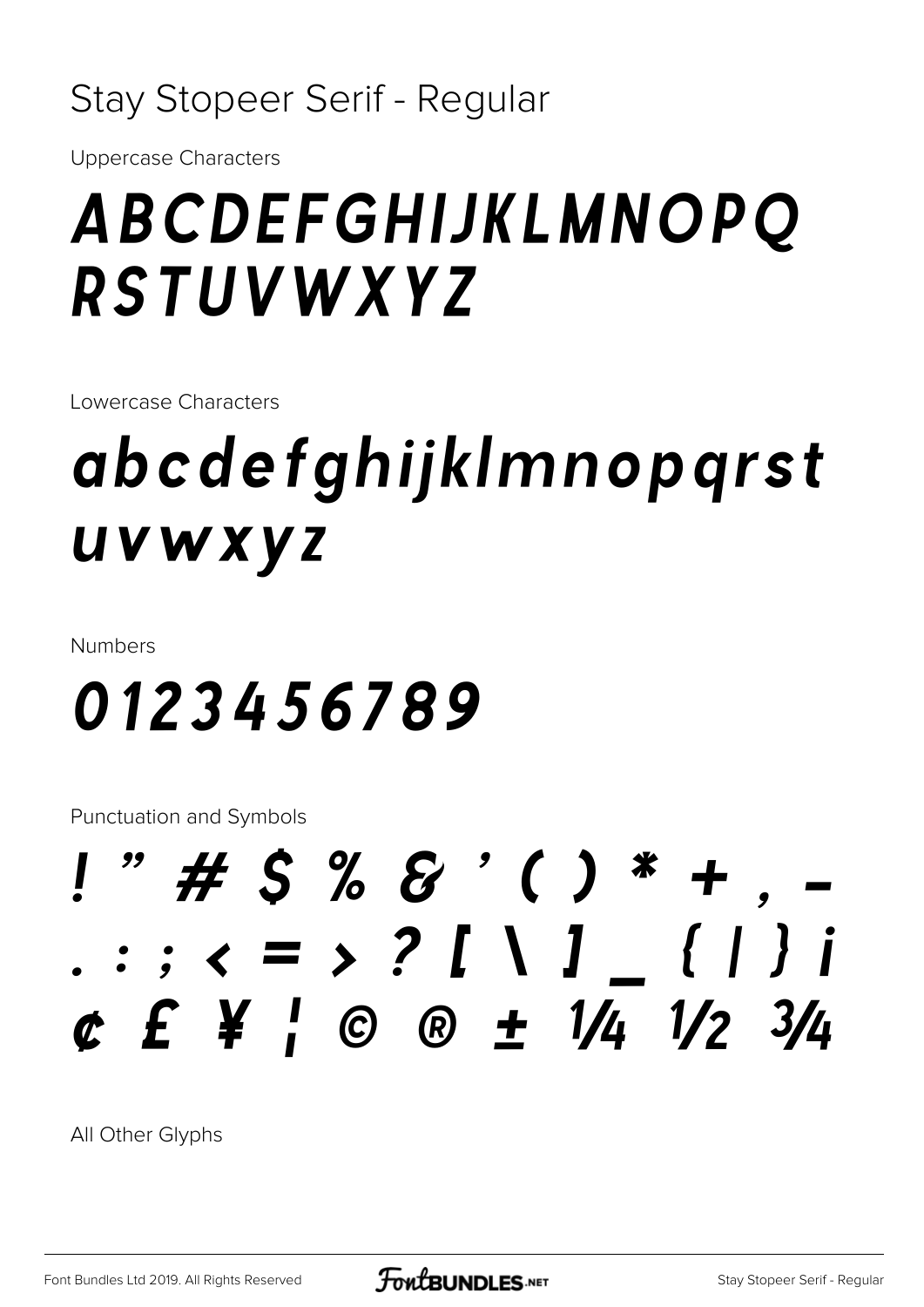# À Á Â Ã Ä Å Æ Ç È É Ê Ë Ì Í Î Ï Ð Ñ Ò Ó Ô Õ Ö × Ø Ù Ú Û Ü Ý ß à á â ã ä å æ ç è é ê ë ì í î ï ñ ò ó ô õ ö ÷ ø ù ú û ü ý ÿ Œ œ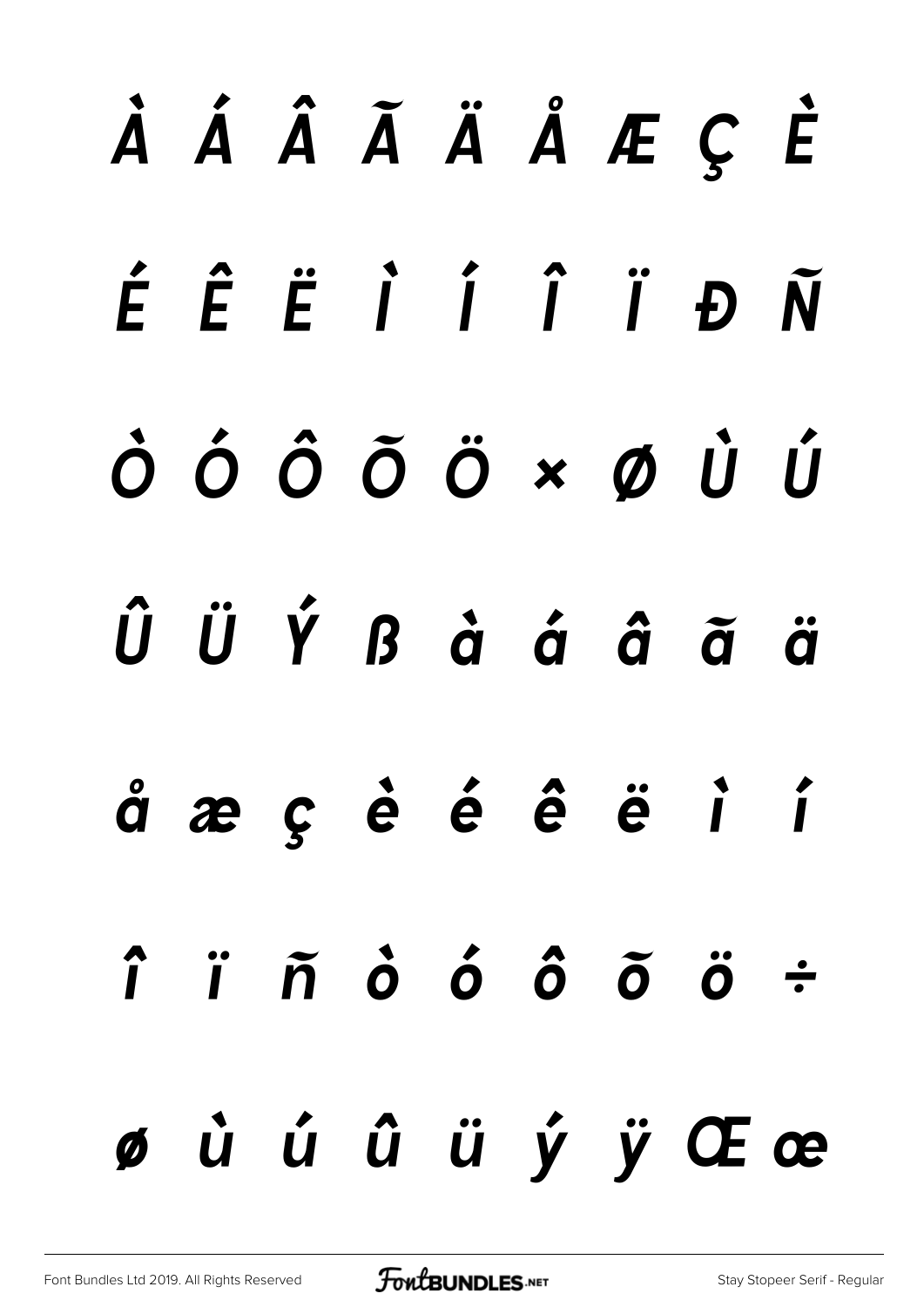## $\check{S}$   $\check{S}$   $\check{V}$   $\check{Z}$   $\check{Z}$   $\check{Z}$   $\check{Z}$ 66  $\overline{\mathbf{y}}$  $\frac{1}{2}$  ... ‰  $\epsilon$  ™ – G X 99  $a \circ g$  in it that the finite state of the finite state  $f$ fk Th Zi cl cb ck ch cp ff fi fl ffi ffl

Font Bundles Ltd 2019. All Rights Reserved

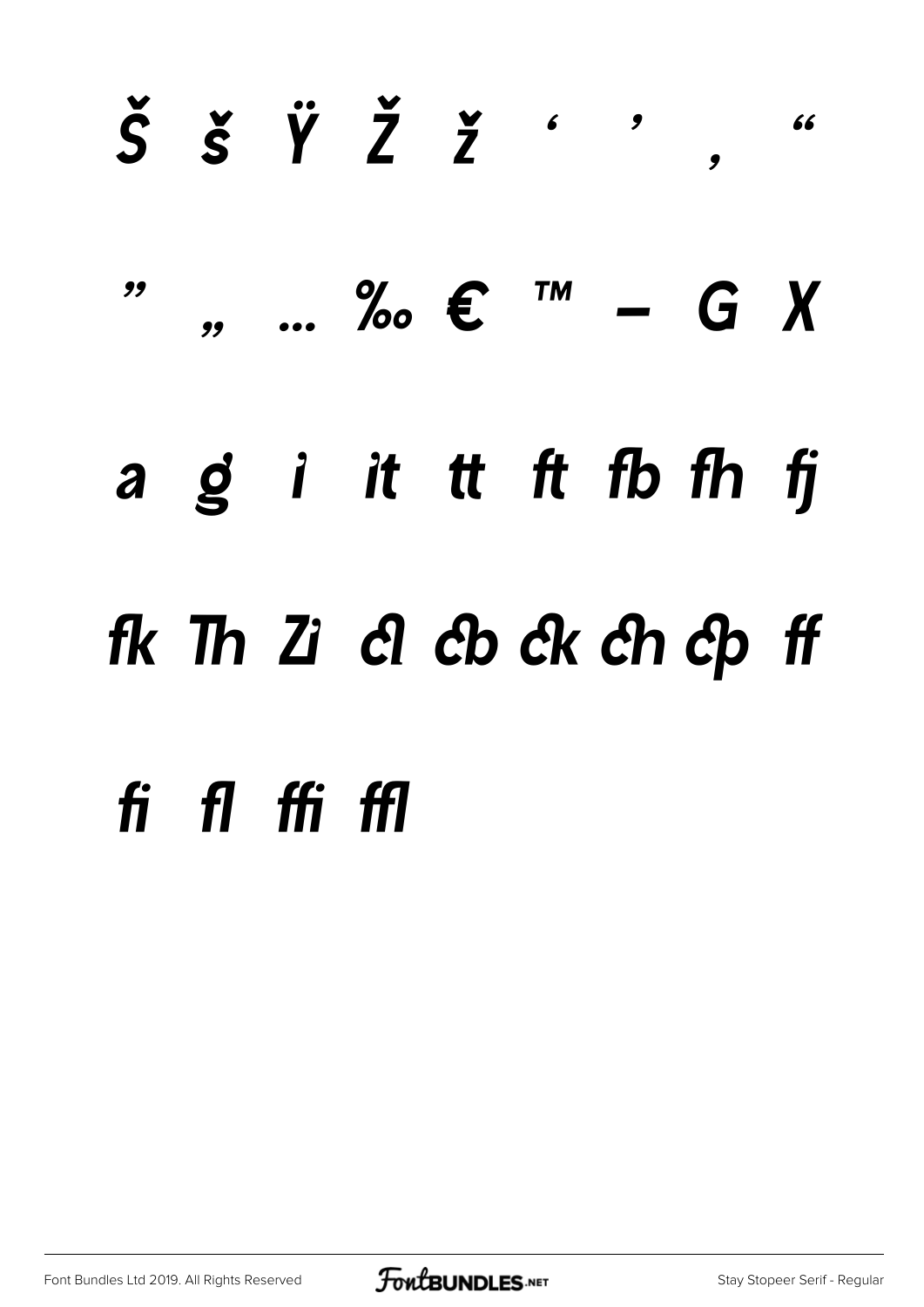#### Stay Stopeer - Regular

**Uppercase Characters** 

 $A\beta CD-EGHJKIMDOP$  $QRST4U4YX43$ 

Lowercase Characters

 $\alpha \beta c d e \ell q \hbar i \dot{r} k \ell m \nu \sigma p \, q \nu s \bar{\nu} \nu \nu$  $wxyy$ 

**Numbers** 

### 0123456789

**Punctuation and Symbols** 



All Other Glyphs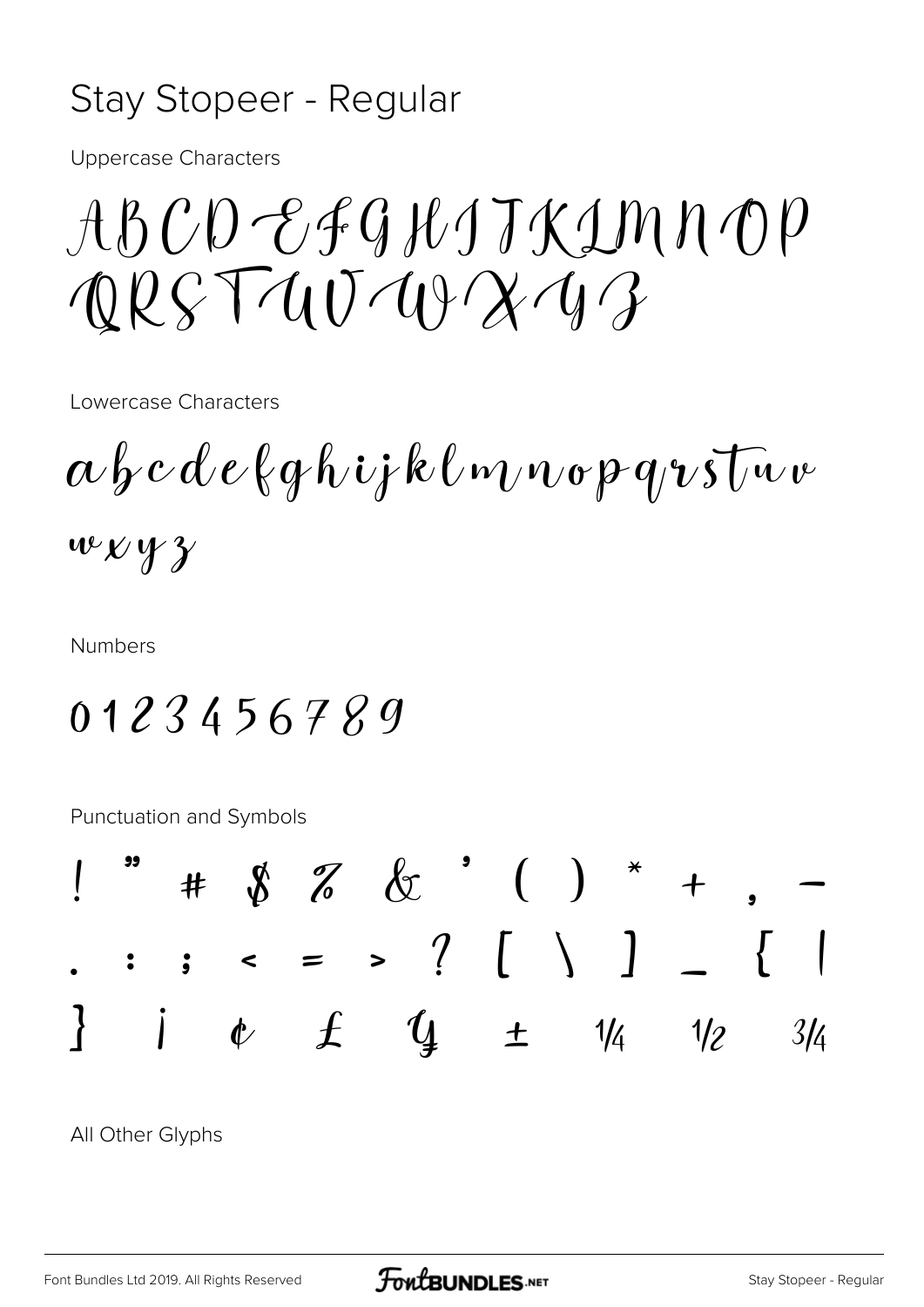À Á Â Ã Ä Å Æ Ç È É Ê Ë Ì Í Î Ï Ð Ñ Ò Ó Ô Õ Ö × Ø Ù Ú Û Ü Ý ß à á â ã ä  $\stackrel{\circ}{\alpha}$   $\stackrel{\circ}{\alpha}$   $\stackrel{\circ}{c}$   $\stackrel{\circ}{e}$   $\stackrel{\circ}{c}$   $\stackrel{\circ}{c}$   $\stackrel{\circ}{c}$  $\hat{v}$   $\tilde{v}$   $\tilde{q}$   $\hat{\sigma}$   $\hat{\sigma}$   $\tilde{\sigma}$   $\tilde{\sigma}$  ÷  $\mathscr{G}$  à ú ü ý ÿ  $\bigoplus$  oe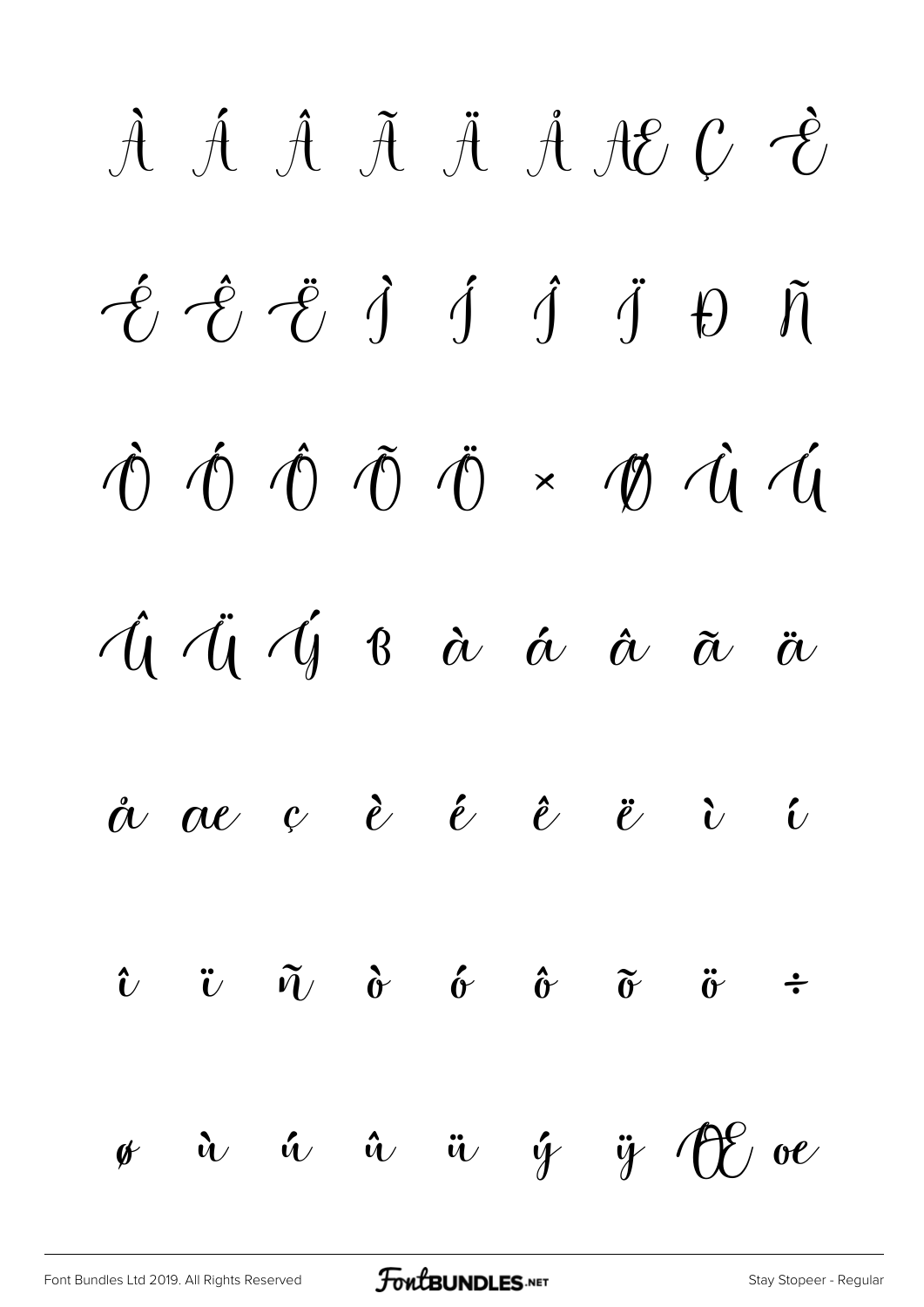$\check{\zeta}$   $\check{\zeta}$   $\check{\zeta}$   $\check{\zeta}$   $\check{\zeta}$   $\vdots$ 66  $\ldots$   $\epsilon$   $\alpha$   $\partial$   $\omega$   $\rightarrow$ 99  $h \oint b$   $b - b$   $c$   $c$   $d$  $d d \&c$   $\partial v \circ f f$  $\begin{array}{ccccccccc} \uparrow & g & g & g & g & g & g & h & h\end{array}$  $\oint_{\mathcal{L}} \int_{\mathcal{U}} d\mathcal{L} \stackrel{\curvearrowleft}{\longrightarrow} \mathcal{U} \stackrel{\curvearrowright}{\longrightarrow} \mathcal{U} \stackrel{\curvearrowleft}{\longrightarrow} \mathcal{V}$  $\mathcal{L}$  $j_{k}$ khk $k_{k}$  $\dot{r}$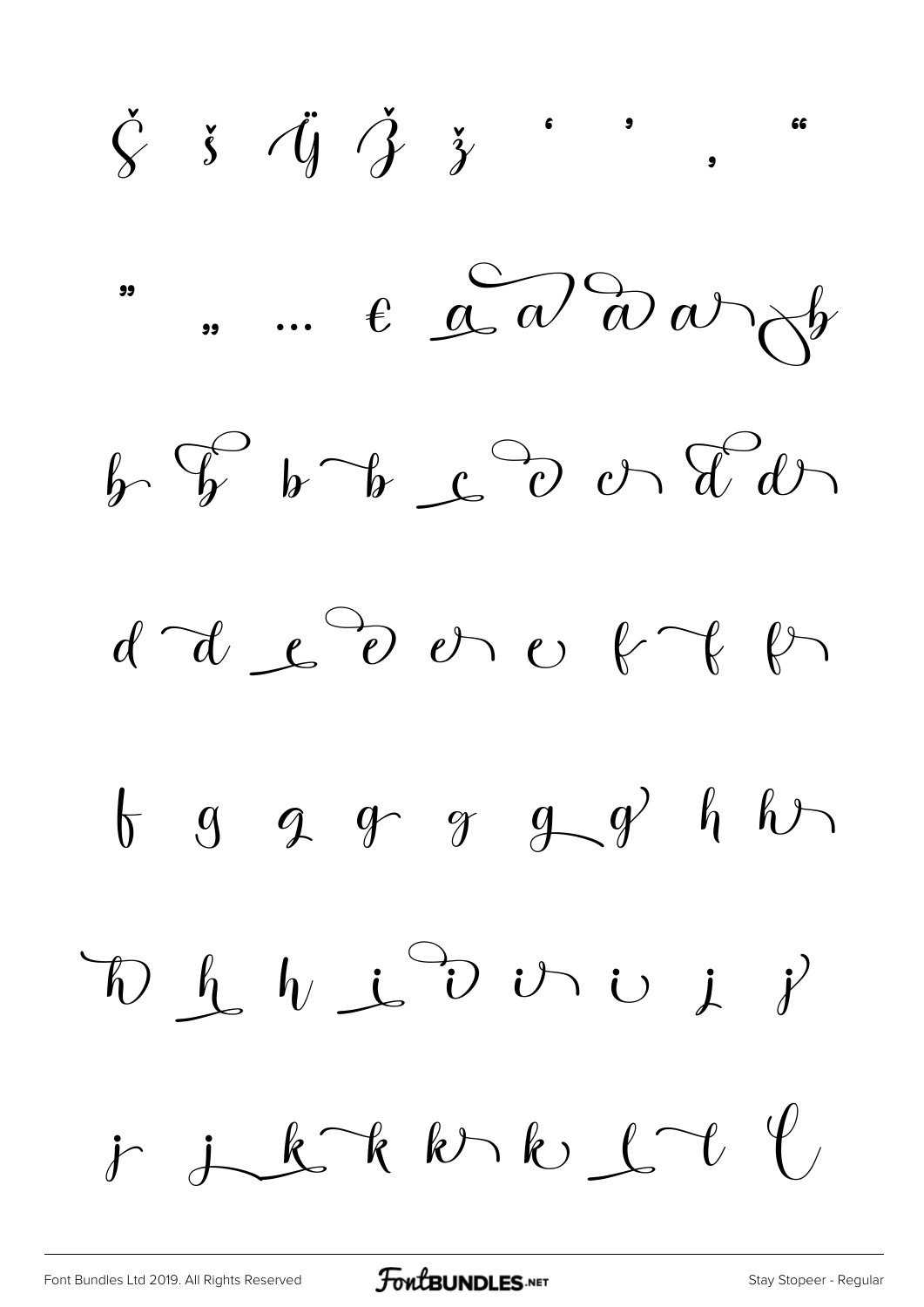$$
U (1200000200)
$$
  
\n
$$
U 0000000101010
$$
  
\n
$$
P 4 4200000000
$$
  
\n
$$
U 1200000000
$$
  
\n
$$
U 1200000000
$$
  
\n
$$
V 1200000000
$$
  
\n
$$
V 1200000000
$$
  
\n
$$
V 1200000000
$$
  
\n
$$
V 1200000000
$$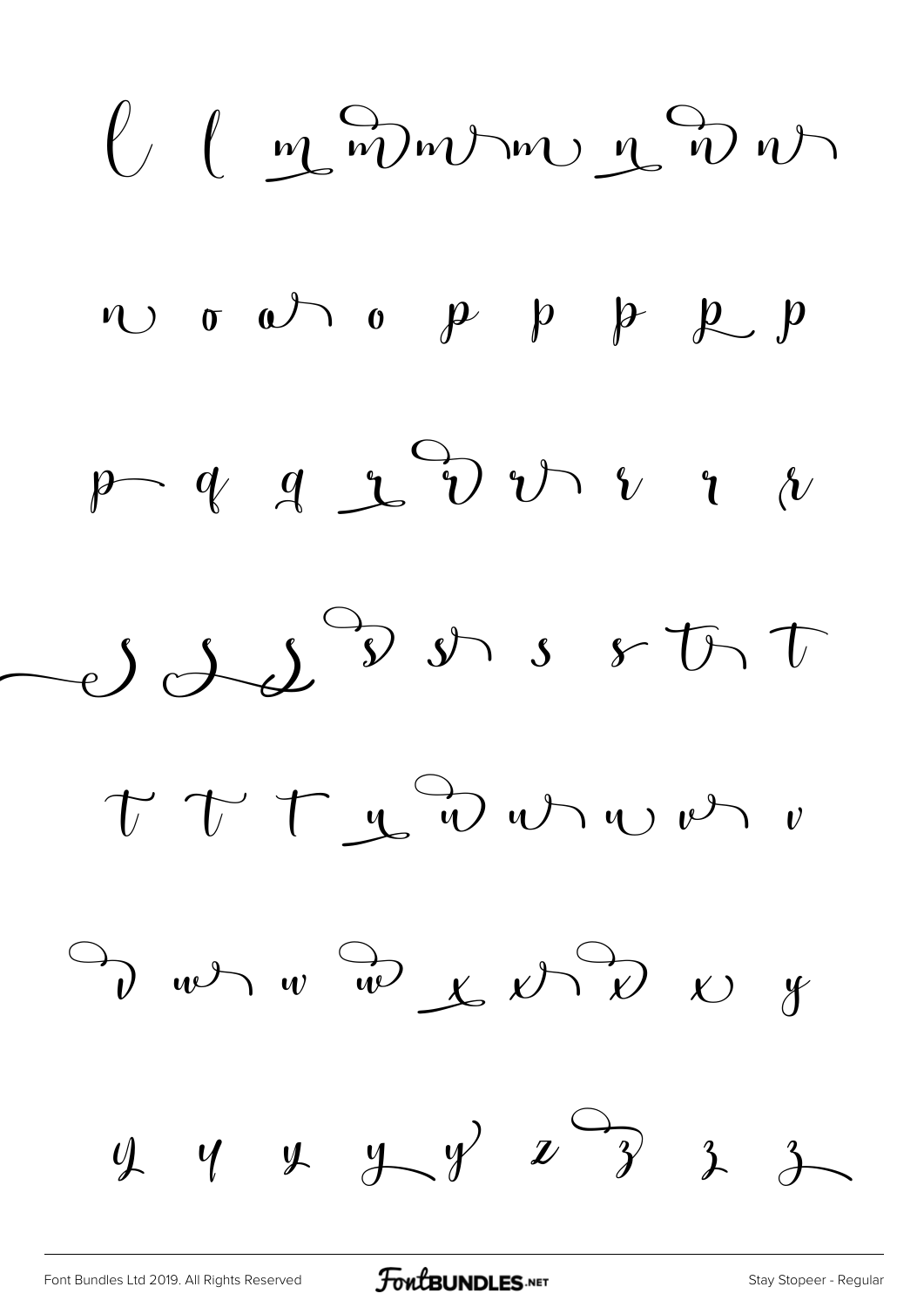$D \cap \mathcal{A}$  a B  $D \cap \mathcal{B}$  and  $M \cap \mathcal{C}$  $\mathcal{R}$  s  $\mathcal{W}$  y  $\mathcal{W}$  F  $\mathcal{W}$   $\mathcal{W}$   $\mathcal{C}$  $\mathcal{S}$  Bl Bh Bo By St Sl Sh Ch  $\mathcal{C}$ *t*  $\mathcal{C}$  a it  $\mathcal{C}$  by  $\mathcal{C}$  if  $\mathcal{C}$  if  $\mathcal{C}$  by  $\mathcal{C}/\mathcal{C}$ el all ell eh at an  $\partial$  ll  $\ell$ s  $\mathcal{F}$  or  $\partial v$  on  $\overline{v}$  or bo b be by  $\phi$  be  $\phi$  of  $\phi$  by  $\psi$  and  $\phi$